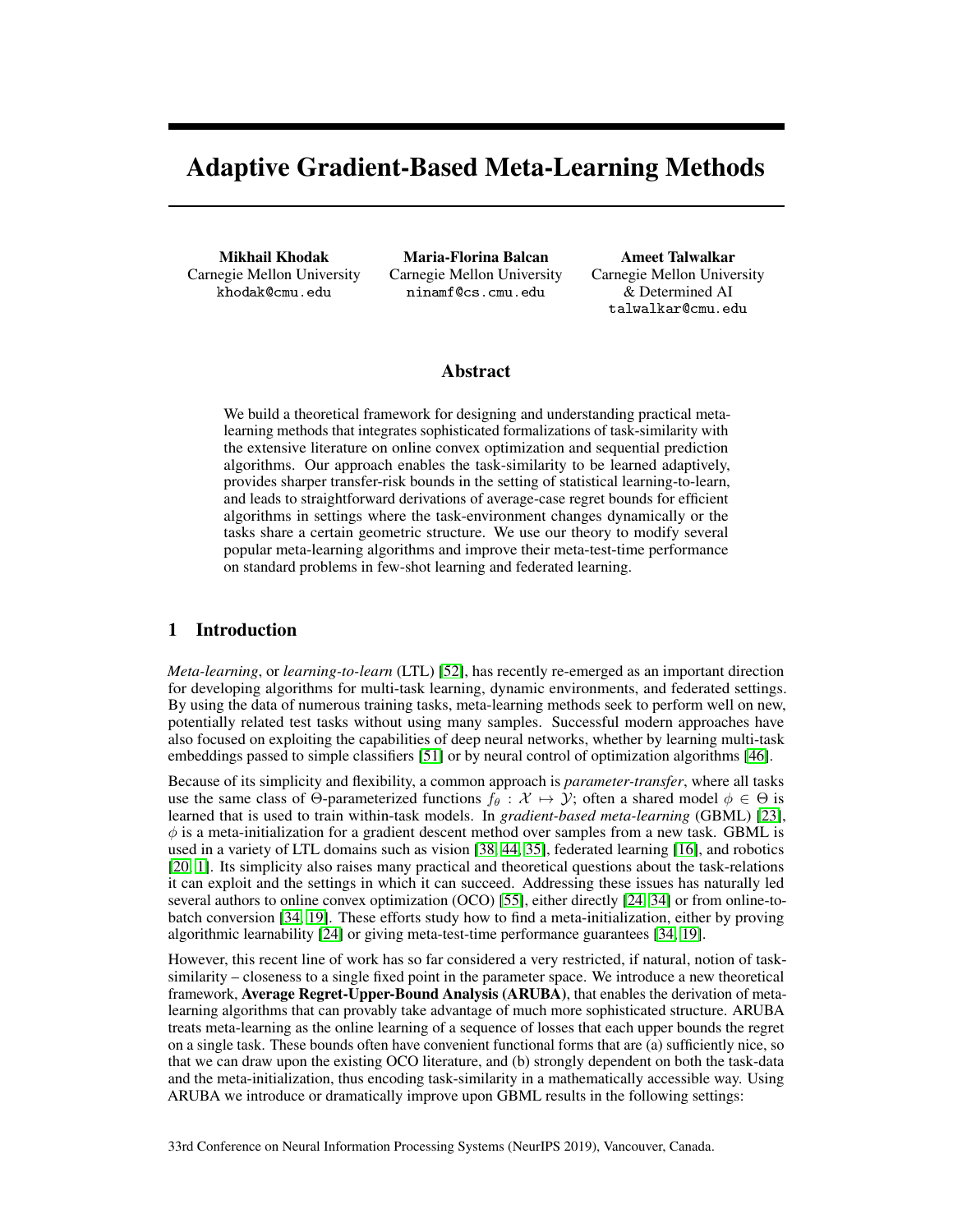- **Adapting to the Task-Similarity:** A major drawback of previous work is a reliance on knowing the task-similarity beforehand to set the learning rate [24] or regularization [19], or the use of a sub-optimal guess-and-tune approach using the doubling trick [34]. ARUBA yields a simple gradient-based algorithm that eliminates the need to guess the similarity by learning it on-the-fly.
- Adapting to Dynamic Environments: While previous theoretical work has largely considered a fixed initialization [24, 34], in many practical applications of GBML the optimal initialization varies over time due to a changing environment [1]. We show how ARUBA reduces the problem of meta-learning in dynamic environments to a dynamic regret-minimization problem, for which there exists a vast array of online algorithms with provable guarantees that can be directly applied.
- Adapting to the Inter-Task Geometry: A recurring notion in LTL is that certain model weights, such as feature extractors, are shared, whereas others, such as classification layers, vary between tasks. By only learning a fixed initialization we must re-learn this structure on every task. Using ARUBA we provide a method that adapts to this structure and determines which directions in  $\Theta$ need to be updated by learning a Mahalanobis-norm regularizer for online mirror descent (OMD). We show how a variant of this can be used to meta-learn a per-coordinate learning-rate for certain GBML methods, such as MAML [23] and Reptile [44], as well as for FedAvg, a popular federated learning algorithm [41]. This leads to improved meta-test-time performance on few-shot learning and a simple, tuning-free approach to effectively add user-personalization to FedAvg.
- Statistical Learning-to-Learn: ARUBA allows us to leverage powerful results in online-to-batch conversion [54, 33] to derive new bounds on the transfer risk when using GBML for statistical LTL [8], including fast rates in the number of tasks when the task-similarity is known and highprobability guarantees for a class of losses that includes linear regression. This improves upon the guarantees of Khodak et al. [34] and Denevi et al. [19] for similar or identical GBML methods.

#### 1.1 Related Work

Theoretical LTL: The statistical analysis of LTL was formalized by Baxter [8]. Several works have built upon this theory for modern LTL, such as via a PAC-Bayesian perspective [3] or by learning the kernel for the ridge regression [18]. However, much effort has also been devoted to the online setting, often through the framework of lifelong learning [45, 5, 2]. Alquier et al. [2] consider a many-task notion of regret similar to the one we study in order to learn a shared data representation, although our algorithms are much more practical. Recently, Bullins et al. [11] developed an efficient online approach to learning a linear data embedding, but such a setting is distinct from GBML and more closely related to popular shared-representation methods such as ProtoNets [51]. Nevertheless, our approach does strongly rely on online learning through the study of data-dependent regret-upperbounds, which has a long history of use in deriving adaptive single-task methods [40, 21]; however, in meta-learning there is typically not enough data to adapt to without considering multi-task data. Analyzing regret-upper-bounds was done implicitly by Khodak et al. [34], but their approach is largely restricted to using Follow-the-Leader (FTL) as the meta-algorithm. Similarly, Finn et al. [24] use FTL to show learnability of the MAML meta-initialization. In contrast, the ARUBA framework can handle general classes of meta-algorithms, which leads not only to new and improved results in static, dynamic, and statistical settings but also to significantly more practical LTL methods.

GBML: GBML stems from the Model-Agnostic Meta-Learning (MAML) algorithm [23] and has been widely used in practice [1, 44, 31]. An expressivity result was shown for MAML by Finn and Levine [22], proving that the meta-learner can approximate any permutation-invariant learner given enough data and a specific neural architecture. Under strong-convexity and smoothness assumptions and using a fixed learning rate, Finn et al. [24] show that the MAML meta-initialization is learnable, albeit via an impractical FTL method. In contrast to these efforts, Khodak et al. [34] and Denevi et al. [19] focus on providing finite-sample meta-test-time performance guarantees in the convex setting, the former for the SGD-based Reptile algorithm of Nichol et al. [44] and the latter for a regularized variant. Our work improves upon these analyses by considering the case when the learning rate, a proxy for the task-similarity, is not known beforehand as in Finn et al. [24] and Denevi et al. [19] but must be learned online; Khodak et al. [34] do consider an unknown task-similarity but use a doubling-trick-based approach that considers the absolute deviation of the task-parameters from the meta-initialization and is thus average-case suboptimal and sensitive to outliers. Furthermore, ARUBA can handle more sophisticated and dynamic notions of task-similarity and in certain settings can provide better statistical guarantees than those of Khodak et al. [34] and Denevi et al. [19].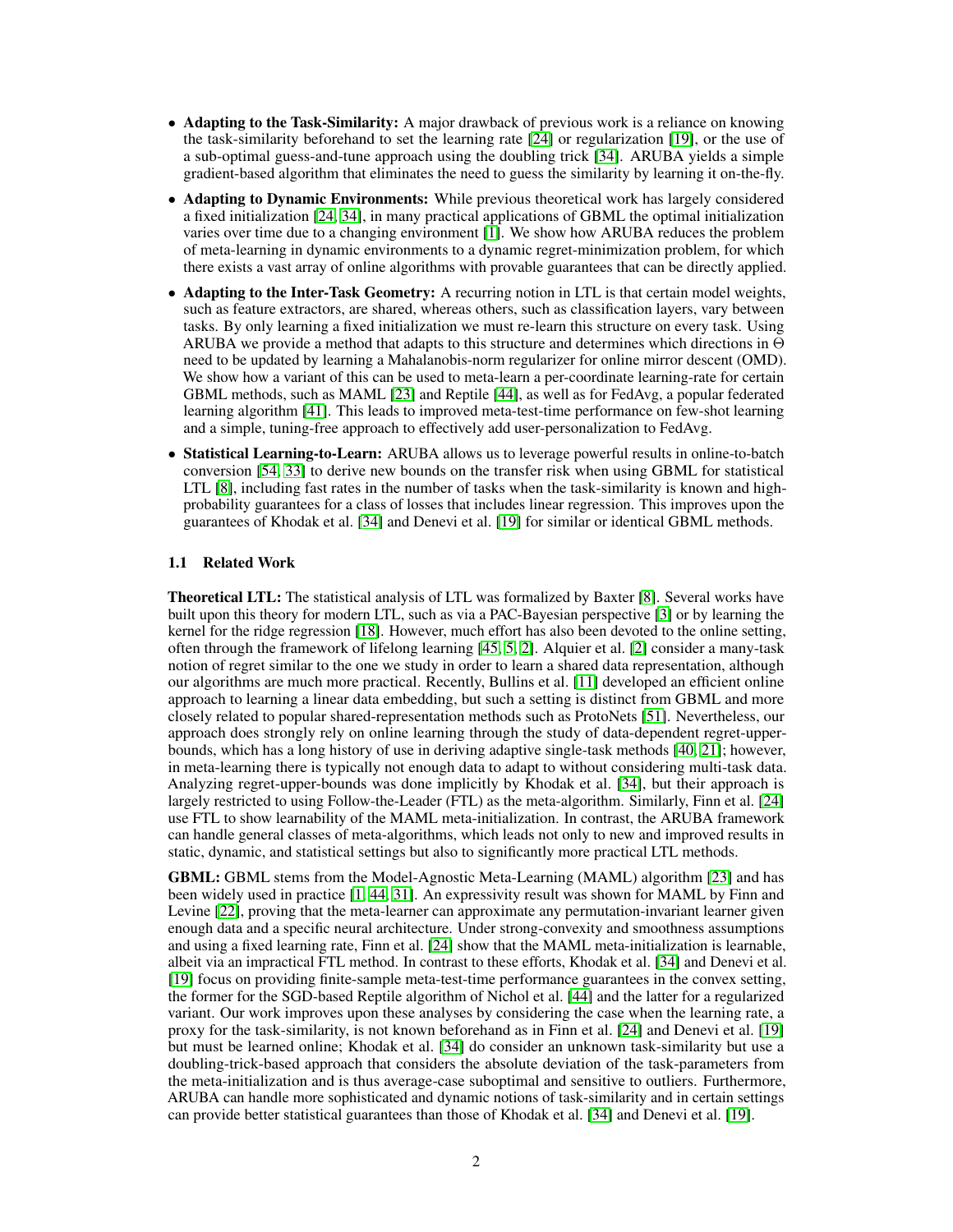#### 2 Average Regret-Upper-Bound Analysis

Our main contribution is ARUBA, a framework for analyzing the learning of  $\mathcal{X}$ -parameterized learning algorithms via reduction to the online learning of a sequence of functions  $U_t : \mathcal{X} \mapsto \mathbb{R}$ upper-bounding their regret on task  $t$ . We consider a meta-learner facing a sequence of online learning tasks  $t = 1, \ldots, T$ , each with  $m_t$  loss functions  $\ell_{t,i} : \Theta \mapsto \mathbb{R}$  over action-space  $\Theta \subset \mathbb{R}^d$ . The learner has access to a set of learning algorithms parameterized by  $x \in \mathcal{X}$  that can be used to determine the action  $\theta_{t,i}\in\Theta$  on each round  $i\in[m_t]$  of task  $t.$  Thus on each task  $t$  the meta-learner chooses  $x_t\in\mathcal{X},$ runs the corresponding algorithm, and suffers regret  $\mathbf{R}_t(x_t) = \sum_{i=1}^{m_t} \ell_{t,i}(\theta_{t,i}) - \min_{\theta} \sum_{i=1}^{m_t} \ell_{t,i}(\theta).$ We propose to analyze the meta-learner's performance by studying the online learning of a sequence of regret-upper-bounds  $U_t(x_t) \ge \mathbf{R}_t(x_t)$ , specifically by bounding the **average regret-upper-bound**  $\bar{\mathbf{U}}_T = \frac{1}{T} \sum_{t=1}^T \mathbf{U}_t(x_t)$ . The following two observations highlight why we care about this quantity:

- 1. Generality: Many algorithms of interest in meta-learning have regret guarantees  $U_t(x)$  with nice, e.g. smooth and convex, functional forms that depend strongly on both their parameterizations  $x \in \mathcal{X}$  and the task-data. This data-dependence lets us adaptively set the parameterization  $x_t \in \mathcal{X}$ .
- 2. Consequences: By definition of  $U_t$  we have that  $\overline{U}_T$  bounds the task-averaged regret (TAR)  $\bar{\mathbf{R}}_T = \frac{1}{T} \sum_{t=1}^T \mathbf{R}_t(x_t)$  [34]. Thus if the average regret-upper-bound is small then the metalearner will perform well on-average across tasks. In Section 5 we further show that a low average regret-upper-bound will also lead to strong statistical guarantees in the batch setting.

ARUBA's applicability depends only on finding a low-regret algorithm over the functions  $U_t$ ; then by observation 2 we get a task-averaged regret bound where the first term vanishes as  $T \to \infty$  while by observation 1 the second term can be made small due to the data-dependent task-similarity:

$$
\bar{\mathbf{R}}_T \leq \bar{\mathbf{U}}_T \leq o_T(1) + \min_x \frac{1}{T} \sum_{t=1}^T \mathbf{U}_t(x)
$$

The Case of Online Gradient Descent: Suppose the meta-learner uses online gradient descent (OGD) as the within-task learning algorithm, as is done by Reptile [44]. OGD can be parameterized by an initialization  $\phi \in \Theta$  and a learning rate  $\eta > 0$ , so that  $\mathcal{X} = \{(\phi, \eta) : \phi \in \Theta, \eta > 0\}$ . Using the notation  $v_{a:b} = \sum_{i=a}^{b} v_i$  and  $\nabla_{t,j} = \nabla \ell_{t,j} (\theta_{t,j})$ , at each round i of task t OGD plays  $\theta_{t,i} = \arg \min_{\theta \in \Theta} \frac{1}{2} ||\theta - \phi||_2^2 + \eta \langle \nabla_{t,1:i-1}, \theta \rangle$ . The regret of this procedure when run on m convex G-Lipschitz losses has a well-known upper-bound [48, Theorem 2.11]

$$
\mathbf{U}_{t}(x) = \mathbf{U}_{t}(\phi, \eta) = \frac{1}{2\eta} \|\theta_{t}^{*} - \phi\|_{2}^{2} + \eta G^{2} m \ge \sum_{i=1}^{m} \ell_{t,i}(\theta_{t}) - \ell_{t,i}(\theta_{t}^{*}) = \mathbf{R}_{t}(x)
$$
(1)

which is convex in the learning rate  $\eta$  and the initialization  $\phi$ . Note the strong data dependence via  $\theta_t^* \in \arg\min_{\theta} \sum_{i=1}^{m_t} \ell_{t,i}(\theta)$ , the optimal action in hindsight. To apply ARUBA, first note that if  $\bar{\theta}^* = \frac{1}{T} \theta_{1:T}^*$  is the mean of the optimal actions  $\theta_t^*$  on each task and  $V^2 = \frac{1}{T} \sum_{t=1}^T ||\theta_t^* - \bar{\theta}^*||_2^2$  is their empirical variance, then  $\min_{\phi,\eta} \frac{1}{T} \sum_{t=1}^T \mathbf{U}_t(\phi,\eta) = \mathcal{O}(GV\sqrt{m})$ . Thus by running a low-regret algorithm on the regret-upper-bounds  $U_t$  the meta-learner will suffer task-averaged regret at most  $o_T(1) + \mathcal{O}(GV\sqrt{m})$ , which can be much better than the single-task regret  $\mathcal{O}(GD\sqrt{m})$ , where D is  $\varphi_T(1) + \mathcal{O}(GV\sqrt{m})$ , which can be much better than the single-task regret  $\mathcal{O}(GD\sqrt{m})$ , where D is the  $\ell_2$ -radius of  $\Theta$ , if  $V \ll D$ , i.e. if the optimal actions  $\theta_t^*$  are close together. See Theorem 3.2 for the result yielded by ARUBA in this simple setting.

#### 3 Adapting to Similar Tasks and Dynamic Environments

We now demonstrate the effectiveness of ARUBA for analyzing GBML by using it to prove a general bound for a class of algorithms that can adapt to both *task-similarity*, i.e. when the optimal actions  $\theta_t^*$  for each task are close to some good initialization, and to *changing environments*, i.e. when this initialization changes over time. The task-similarity will be measured using the **Bregman divergence**  $\mathcal{B}_R(\theta||\phi) = R(\theta) - R(\phi) - \langle \nabla R(\phi), \theta - \phi \rangle$  of a 1-strongly-convex function  $R : \Theta \mapsto \mathbb{R}$  [10], a generalized notion of distance. Note that for  $R(\cdot) = \frac{1}{2} || \cdot ||_2^2$  we have  $\mathcal{B}_R(\theta || \phi) = \frac{1}{2} || \theta - \phi ||_2^2$ . A changing environment will be studied by analyzing dynamic regret, which for a sequence of actions  $\{\phi_t\}_t \subset \Theta$  taken by some online algorithm over a sequence of loss functions  $\{f_t : \Theta \mapsto \mathbb{R}\}_t$  is defined w.r.t. a reference sequence  $\Psi = {\psi_t}_t \subset \Theta$  as  $\mathbf{R}_T(\Psi) = \sum_{t=1}^T f_t(\phi_t) - f_t(\psi_t)$ . Dynamic regret measures the performance of an online algorithm taking actions  $\phi_t$  relative to a potentially timevarying comparator taking actions  $\psi_t$ . Note that when we fix  $\psi_t = \psi^* \in \arg\min_{\psi \in \Theta} \sum_{t=1}^T f_t(\psi)$ we recover the standard **static regret**, in which the comparator always uses the same action.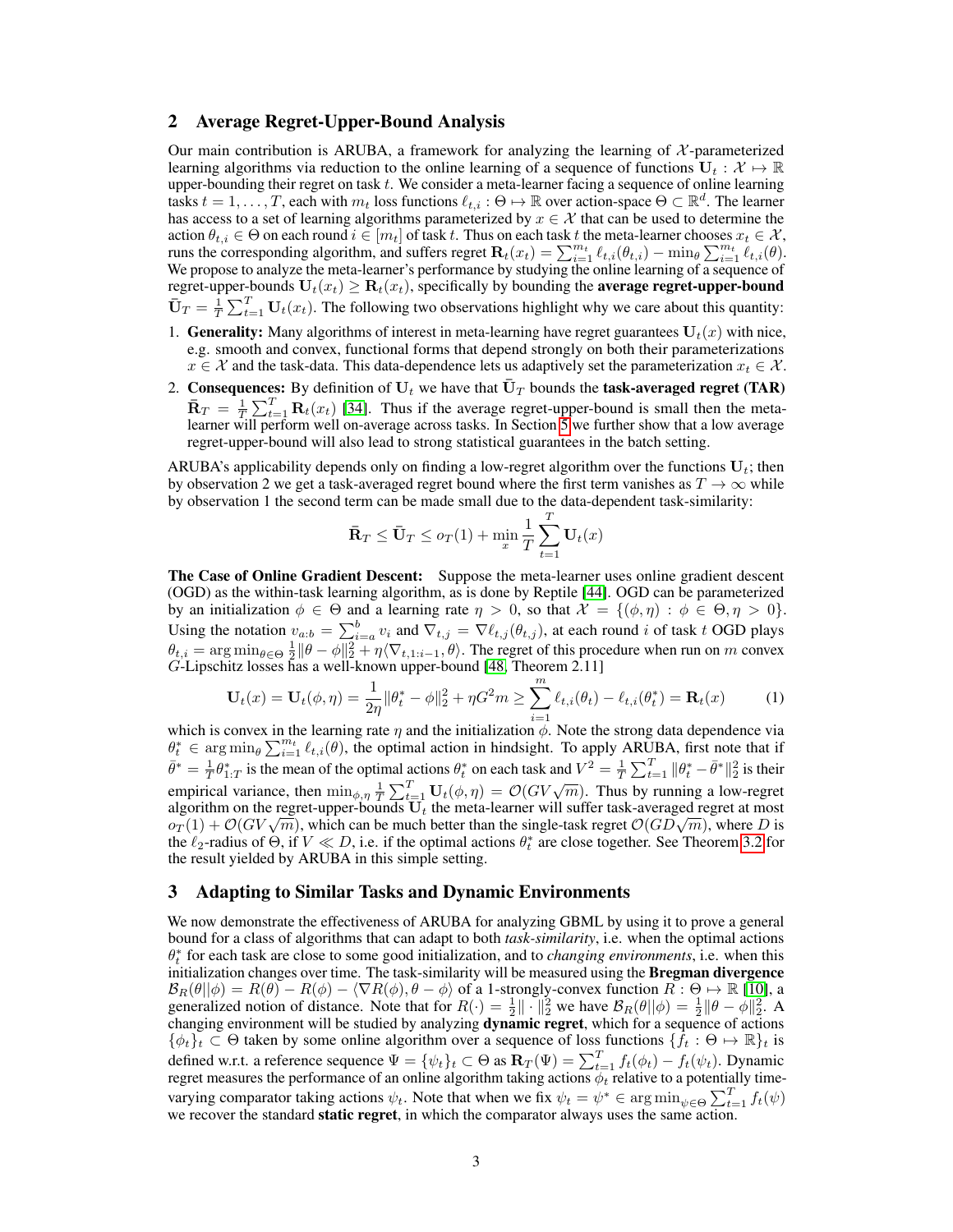Algorithm 1: Generic online algorithm for gradient-based parameter-transfer meta-learning. To run OGD within-task set  $R(\cdot) = \frac{1}{2} || \cdot ||_2^2$ . To run FTRL within-task substitute  $\ell_{t,j}(\theta)$  for  $\langle \nabla_{t,j}, \theta \rangle$ .

Set meta-initialization  $\phi_1 \in \Theta$  and learning rate  $\eta_1 > 0$ . for task  $t \in [T]$  do for round  $i \in [m_t]$  do  $\theta_{t,i} \leftarrow \arg\min_{\theta\in\Theta} \mathcal{B}_R(\theta||\phi_t) + \eta_t\langle \nabla_{t,1:i-1}, \theta\rangle$  // online mirror descent step Suffer loss  $\ell_{t,i}(\theta_{t,i})$ Update  $\phi_{t+1}, \eta_{t+1}$  // meta-update of OMD initialization and learning rate

Putting these together, we seek to define variants of Algorithm 1 for which as  $T \to \infty$  the average regret scales with  $V_{\Psi}$ , where  $V_{\Psi}^2 = \frac{1}{T} \sum_{t=1}^T \mathcal{B}_R(\theta_t^* || \psi_t)$ , without knowing this quantity in advance. Note for fixed  $\psi_t = \bar{\theta}^* = \frac{1}{T} \theta_{1:T}^*$  this measures the empirical standard deviation of the optimal taskactions  $\theta_t^*$ . Thus achieving our goal implies that average performance improves with task-similarity.

On each task t Algorithm 1 runs online mirror descent with regularizer  $\frac{1}{\eta_t} B_R(\cdot || \phi_t)$  for initialization  $\phi_t \in \Theta$  and learning rate  $\eta_t > 0$ . It is well-known that OMD and the related Follow-the-Regularized-Leader (FTRL), for which our results also hold, generalize many important online methods, e.g. OGD and multiplicative weights [26]. For  $m_t$  convex losses with mean squared Lipschitz constant  $G_t^2$  they also share a convenient, data-dependent regret-upper-bound for any  $\theta_t^* \in \Theta$  [48, Theorem 2.15]:

$$
\mathbf{R}_t \le \mathbf{U}_t(\phi_t, \eta_t) = \frac{1}{\eta_t} \mathcal{B}_R(\theta_t^* || \phi_t) + \eta_t G_t^2 m_t \tag{2}
$$

All that remains is to come up with update rules for the meta-initialization  $\phi_t \in \Theta$  and the learning rate  $\eta_t > 0$  in Algorithm 1 so that the average over T of these upper-bounds  $U_t(\phi_t, \eta_t)$  is small. While this can be viewed as a single online learning problem to determine actions  $x_t = (\phi_t, \eta_t) \in \Theta \times (0, \infty)$ , it is easier to decouple  $\phi$  and  $\eta$  by first defining two function sequences  $\{f_t^{\text{init}}\}_t$  and  $\{f_t^{\text{sim}}\}_t$ :

$$
f_t^{\text{init}}(\phi) = \mathcal{B}_R(\theta_t^* || \phi) G_t \sqrt{m_t} \qquad f_t^{\text{sim}}(v) = \left(\frac{\mathcal{B}_R(\theta_t^* || \phi_t)}{v} + v\right) G_t \sqrt{m_t} \qquad (3)
$$

We show in Theorem 3.1 that to get an adaptive algorithm it suffices to specify two OCO algorithms, INIT and SIM, such that the actions  $\phi_t = \text{INIT}(t)$  achieve good (dynamic) regret over  $f_t^{\text{init}}$  and the actions  $v_t = \text{SIM}(t)$  achieve low (static) regret over  $f_t^{\text{sim}}$ ; these actions then determine the update actions  $v_t = \sin(t)$  achieve low (static) regret over  $f_t$ ; these actions then determine the update<br>rules of  $\phi_t$  and  $\eta_t = v_t/(G_t\sqrt{m_t})$ . We will specialize Theorem 3.1 to derive algorithms that provably adapt to task similarity (Theorem 3.2) and to dynamic environments (Theorem 3.3).

To understand the formulation of  $f_t^{\text{init}}$  and  $f_t^{\text{sim}}$ , first note that  $f_t^{\text{sim}}(v) = \mathbf{U}_t(\phi_t, v/(G_t\sqrt{m_t})),$  so the online algorithm SIM over  $f_t^{\text{sim}}$  corresponds to an online algorithm over the regret-upper-bounds  $U_t$  when the sequence of initializations  $\phi_t$  is chosen adversarially. Once we have shown that SIM is low-regret we can compare its losses  $f_t^{\text{sim}}(v_t)$  to those of an arbitrary fixed  $v > 0$ ; this is the first line in the proof of Theorem 3.1 (below). For fixed v, each  $f_t^{\text{init}}(\phi_t)$  is an affine transformation of  $f_t^{\text{sim}}(v)$ , so the algorithm INIT with low dynamic regret over  $f_t^{\text{init}}$  corresponds to an algorithm with  $\eta_t$  (*v*), so the algorithm INTT with low dynamic regret over  $\eta_t$  corresponds to an algorithm with low dynamic regret over the regret-upper-bounds  $U_t$  when  $\eta_t = v/(G_t\sqrt{m_t}) \forall t$ . Thus once we have shown a dynamic regret guarantee for INIT we can compare its losses  $f_t^{\text{init}}(\phi_t)$  to those of an arbitrary comparator sequence  $\{\psi_t\}_t \subset \Theta$ ; this is the second line in the proof of Theorem 3.1.

**Theorem 3.1.** Assume  $\Theta \subset \mathbb{R}^d$  is convex, each task  $t \in [T]$  is a sequence of  $m_t$  convex losses  $\ell_{t,i} : \Theta \mapsto \mathbb{R}$  with mean squared Lipschitz constant  $G_t^2$ , and  $R : \Theta \mapsto \mathbb{R}$  is 1-strongly-convex.

- Let INIT be an algorithm whose dynamic regret over functions  $\{f_t^{\text{init}}\}_t$  w.r.t. any reference  $sequence \ \Psi = \{ \psi_t \}_{t=1}^T \subset \Theta \ \textit{is upper-bounded} \ by \ \mathbf{U}_T^{\textit{init}}(\Psi).$
- Let SIM be an algorithm whose static regret over functions  $\{f_t^{\text{sim}}\}_t$  w.r.t. any  $v > 0$  is upper*bounded by a non-increasing function*  $\mathbf{U}_T^{sim}(v)$  *of v*.

*If Algorithm 1 sets*  $\phi_t = \text{INIT}(t)$  *and*  $\eta_t = \frac{\text{SIM}(t)}{G_t \sqrt{m_t}}$  $\frac{\text{SIM}(t)}{G_t\sqrt{m_t}}$  then for  $V^2_{\Psi} = \frac{\sum_{t=1}^{T} \mathcal{B}_R(\theta_t^* || \psi_t) G_t \sqrt{m_t}}{\sum_{t=1}^{T} G_t \sqrt{m_t}}$ P  $\frac{d_R(\theta^*_t || \psi_t) G_t \sqrt{m_t}}{d_t}$  it will *achieve average regret*

$$
\bar{\mathbf{R}}_T \leq \bar{\mathbf{U}}_T \leq \frac{\mathbf{U}_T^{\text{sim}}(V_{\Psi})}{T} + \frac{1}{T} \min \left\{ \frac{\mathbf{U}_T^{\text{init}}(\Psi)}{V_{\Psi}}, 2 \sqrt{\mathbf{U}_T^{\text{init}}(\Psi) \sum_{t=1}^T G_t \sqrt{m_t}} \right\} + \frac{2 V_{\Psi}}{T} \sum_{t=1}^T G_t \sqrt{m_t}
$$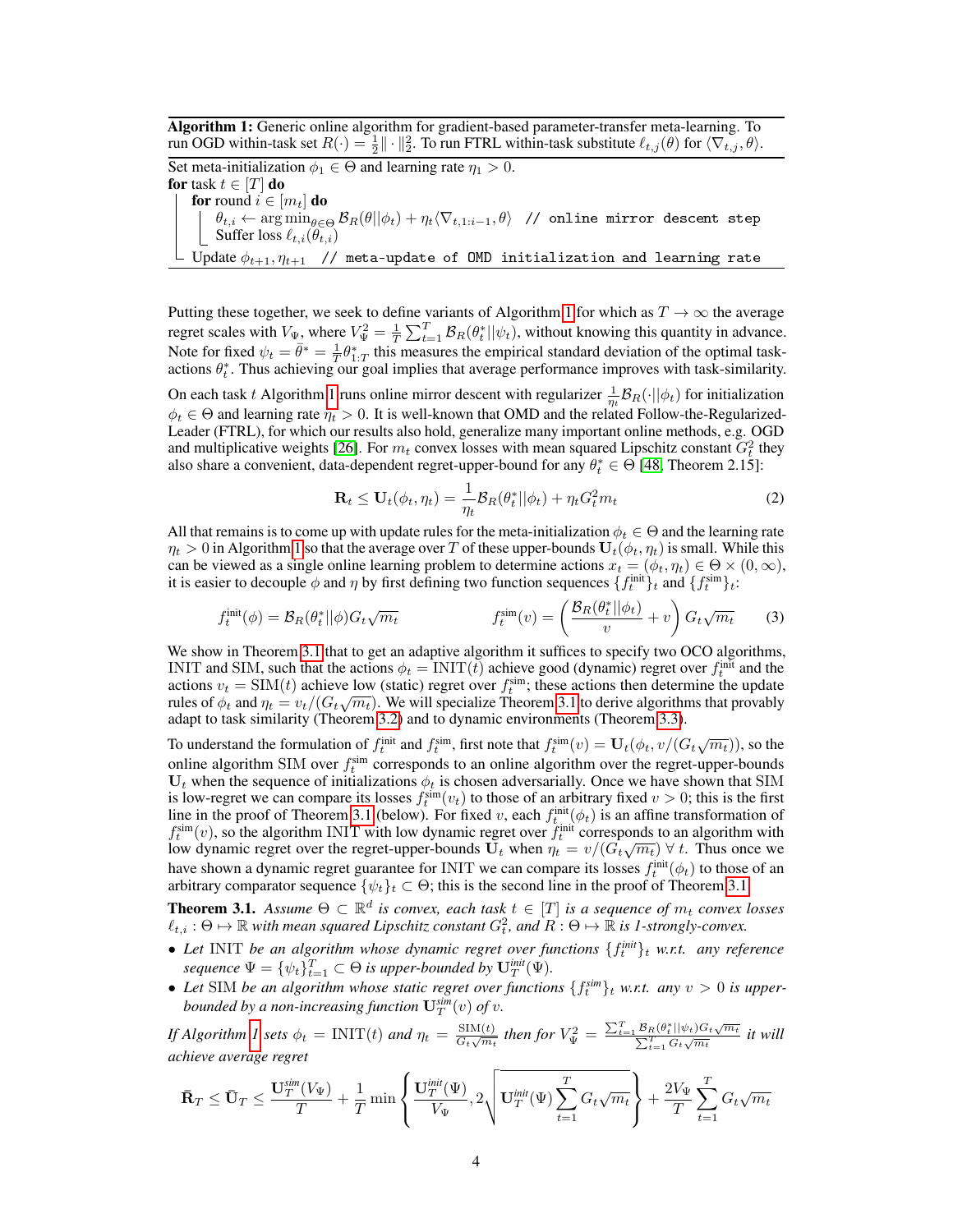*Proof.* For  $\sigma_t = G_t \sqrt{m_t}$  we have by the regret bound on OMD/FTRL (2) that

$$
\begin{split} \bar{\mathbf{U}}_{T}T &= \sum_{t=1}^{T} \left( \frac{\mathcal{B}_{R}(\theta_{t}^{*}||\phi_{t})}{v_{t}} + v_{t} \right) \sigma_{t} \leq \min_{v>0} \mathbf{U}_{T}^{\text{sim}}(v) + \sum_{t=1}^{T} \left( \frac{\mathcal{B}_{R}(\theta_{t}^{*}||\phi_{t})}{v} + v \right) \sigma_{t} \\ &\leq \min_{v>0} \mathbf{U}_{T}^{\text{sim}}(v) + \frac{\mathbf{U}_{T}^{\text{init}}(\Psi)}{v} + \sum_{t=1}^{T} \left( \frac{\mathcal{B}_{R}(\theta_{t}^{*}||\psi_{t})}{v} + v \right) \sigma_{t} \\ &\leq \mathbf{U}_{T}^{\text{sim}}(V_{\Psi}) + \min \left\{ \frac{\mathbf{U}_{T}^{\text{init}}(\Psi)}{V_{\Psi}}, 2\sqrt{\mathbf{U}_{T}^{\text{init}}(\Psi)} \sigma_{1:T} \right\} + 2V_{\Psi} \sigma_{1:T} \\ \text{where the last line follows by substituting } v = \max \left\{ V_{\Psi}, \sqrt{\mathbf{U}_{T}^{\text{init}}(\Psi)/\sigma_{1:T}} \right\}. \end{split}
$$

Similar Tasks in Static Environments: By Theorem 3.1, if we can specify algorithms INIT and SIM with sublinear regret over  $f_t^{\text{init}}$  and  $f_t^{\text{sim}}$  (3), respectively, then the average regret will converge to  $\mathcal{O}(V_{\Psi} \sqrt{m})$  as desired. We first show an approach in the case when the optimal actions  $\theta_t^*$  are close to a fixed point in  $\Theta$ , i.e. for fixed  $\psi_t = \bar{\theta}^* = \frac{1}{T} \theta_{1:T}^*$ . Henceforth we assume the Lipschitz constant  $G$  and number of rounds  $m$  are the same across tasks; detailed statements are in the supplement.

Note that if  $R(\cdot) = \frac{1}{2} || \cdot ||_2^2$  then  $\{f_t^{\text{init}}\}_t$  are quadratic functions, so playing  $\phi_{t+1} = \frac{1}{t} \theta_{1:t}^*$  has logarithmic regret [48, Corollary 2.2]. We use a novel strongly convex coupling argument to show that this holds for any such sequence of Bregman divergences, *even for nonconvex*  $B_R(\theta_t^*||\cdot)$ . The second sequence  $\{f_t^{\text{sim}}\}_t$  is harder because it is not smooth near 0 and not strongly convex if  $\theta_t^* = \phi_t$ . We study a regularized sequence  $\tilde{f}_t^{\text{sim}}(v) = f_t^{\text{sim}}(v) + \varepsilon^2/v$  for  $\varepsilon \ge 0$ . Assuming a bound of  $D^2$  on we study a regularized sequence  $f_t$   $(v) = f_t$   $(v) + \varepsilon$  /v for  $\varepsilon$ <br>the Bregman divergence and setting  $\varepsilon = 1/\sqrt[4]{T}$ , we achieve  $\tilde{\mathcal{O}}(\sqrt{T})$  $T$ ) regret on the original sequence by running exponentially-weighted online-optimization (EWOO) [28] on the regularized sequence:<br>  $\int_0^{\sqrt{D^2+\varepsilon^2}} v \exp(-\gamma \sum_{e \le t} \tilde{f}_s^{\text{sim}}(v)) dv$  2  $\{\varepsilon^2\}$ 

$$
v_t = \frac{\int_0^{\sqrt{D^2 + \varepsilon^2}} v \exp(-\gamma \sum_{s < t} \tilde{f}_s^{\text{sim}}(v)) dv}{\int_0^{\sqrt{D^2 + \varepsilon^2}} \exp(-\gamma \sum_{s < t} \tilde{f}_s^{\text{sim}}(v)) dv} \qquad \text{for} \qquad \gamma = \frac{2}{DG\sqrt{m}} \min\left\{\frac{\varepsilon^2}{D^2}, 1\right\} \tag{4}
$$

Note that while EWOO is inefficient in high dimensions, we require only single-dimensional integrals. In the supplement we also show that simply setting  $v_{t+1}^2 = \varepsilon^2 t + \sum_{s \leq t} \mathcal{B}_R(\theta_s^* || \phi_t)$  has only a slightly worse regret of  $\tilde{\mathcal{O}}(T^{3/5})$ . These guarantees suffice to show the following:

**Theorem 3.2.** *Under the assumptions of Theorem* 3.1 *and boundedness of*  $\mathcal{B}_R$  *over*  $\Theta$ *, if* INIT *plays*  $\phi_{t+1} = \frac{1}{t} \theta_{1:t}^*$  and SIM uses  $\varepsilon$ -EWOO (4) with  $\varepsilon = 1/\sqrt[4]{T}$  then Algorithm 1 achieves average regret

$$
\bar{\mathbf{R}}_T \leq \bar{\mathbf{U}}_T = \tilde{\mathcal{O}}\left(\min\left\{\frac{1+\frac{1}{V}}{\sqrt{T}},\frac{1}{\sqrt[4]{T}}\right\} + V\right)\sqrt{m} \quad \text{for} \quad V^2 = \min_{\phi \in \Theta} \frac{1}{T} \sum_{t=1}^T \mathcal{B}_R(\theta_t^*||\phi)
$$

Observe that if V, the average deviation of  $\theta_t^*$ , is  $\Omega_T(1)$  then the bound becomes  $\mathcal{O}(V\sqrt{m})$  at rate  $\tilde{\mathcal{O}}(1/\sqrt{T})$ , while if  $V = o_T(1)$  the bound tends to zero. Theorem 3.1 can be compared to the main result of Khodak et al. [34], who set the learning rate via a doubling trick. We improve upon their result of Khodak et al. [54], who set the learning rate via a doubling trick. We improve upon their result in two aspects. First, their asymptotic regret is  $\mathcal{O}(D^*\sqrt{m})$ , where  $D^*$  is the maximum distance between *any two optimal actions*. Note that V is always at most  $D^*$ , and indeed may be much smaller in the presence of outliers. Second, our result is more general, as we do not need convex  $\mathcal{B}_R(\theta_t^*||\cdot)$ .

**Remark 3.1.** We assume an oracle giving a unique  $\theta^* \in \arg \min_{\theta \in \Theta} \sum_{\ell \in S} \ell(\theta)$  for any finite loss *sequence* S*, which may be inefficient or undesirable. One can instead use the last or average iterate of within-task OMD/FTRL for the meta-update; in the supplement we show that this incurs an additional* √  $o(\sqrt{m})$  regret term under a quadratic growth assumption that holds in many practical settings [34].

Related Tasks in Changing Environments: In many settings we have a changing environment and so it is natural to study dynamic regret. This has been widely analyzed by the online learning community [15, 30], often by showing a dynamic regret bound consisting of a sublinear term plus a bound on the variation in the action or function space. Using Theorem 3.1 we can show dynamic guarantees for GBML via reduction to such bounds. We provide an example in the Euclidean geometry using the popular path-length-bound  $P_{\Psi} = \sum_{t=2}^{T} ||\psi_t - \psi_{t-1}||_2$  for reference actions  $\Psi = {\psi_t}_{t=1}^T$  [55]. We use a result showing that OGD with learning rate  $\eta \leq 1/\beta$  over  $\alpha$ -stronglyconvex,  $\beta$ -strongly-smooth, and L-Lipschitz functions has a bound of  $\mathcal{O}(L(1 + P_{\Psi}))$  on its dynamic regret [42, Corollary 1]. Observe that in the case of  $R(\cdot) = \frac{1}{2} || \cdot ||_2^2$  the sequence  $f_t^{\text{init}}$  in Theorem 3.1 consists of  $DG\sqrt{m}$ -Lipschitz quadratic functions. Thus using Theorem 3.1 we achieve the following: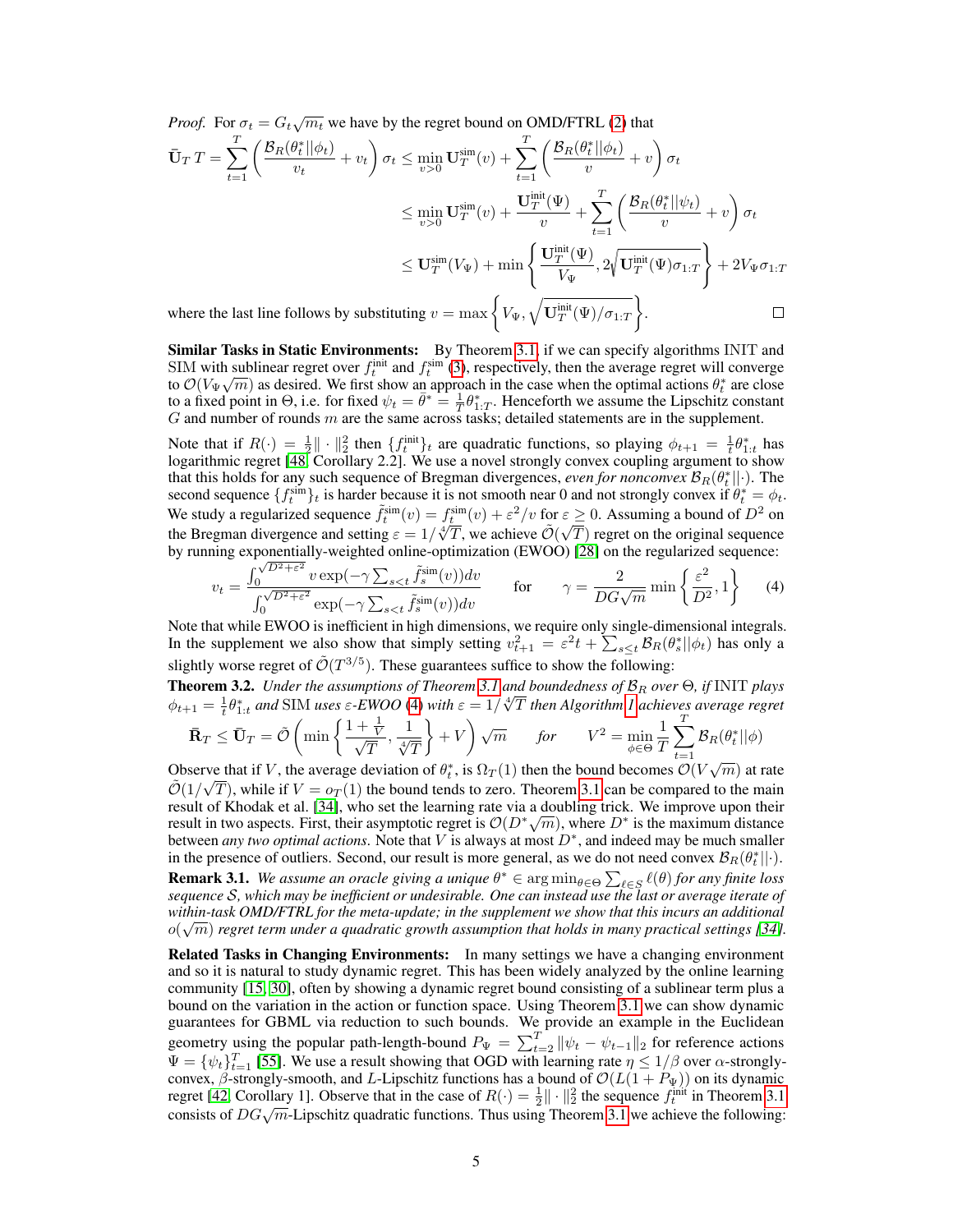

Figure 1: Left - Theorem 3.2 improves upon [34, Theorem 2.1] via its dependence on the average deviation  $V$  rather than the maximal deviation Figure 2: Learning rate variation across layers

*fo* 



 $D^*$  of the optimal task-parameters  $\theta_t^*$  (light blue). of a convolutional net trained on Mini-ImageNet Right - a case where Theorem 3.3 yields a strong using Algorithm 2. Following intuition outlined task-similarity-based guarantee via a dynamic in Section 6, shared feature extractors are not comparator  $\Psi$  despite the deviation V being large. updated much if at all compared to higher layers.

**Theorem 3.3.** *Under Theorem 3.1 assumptions, bounded*  $\Theta$ *, and*  $R(\cdot) = \frac{1}{2} \|\cdot\|_2^2$ *, if* INIT *is OGD* **Theorem 3.3.** Onder Theorem 3.1 assumptions, bounded  $\Theta$ , and  $I(\cdot) = \frac{1}{2}$  ||  $\cdot$  ||2,  $\theta$  INTT is OOD with earning rate  $\frac{1}{G\sqrt{m}}$  and SIM uses  $\varepsilon$ -EWOO (4) with  $\varepsilon = 1/\sqrt[4]{T}$  then by using OGD within-task  $A$ lgorithm  $I$  will achieve for any fixed comparator sequence  $\Psi=\{\psi_t\}_{t\in[T]}\subset\Theta$  the average regret

$$
\bar{\mathbf{R}}_T \leq \bar{\mathbf{U}}_T = \tilde{\mathcal{O}}\left(\min\left\{\frac{1+\frac{1}{V_{\Psi}}}{\sqrt{T}}, \frac{1}{\sqrt[4]{T}}\right\} + \min\left\{\frac{1+P_{\Psi}}{V_{\Psi}T}, \sqrt{\frac{1+P_{\Psi}}{T}}\right\} + V_{\Psi}\right)\sqrt{m}
$$
\n
$$
rV_{\Psi}^2 = \frac{1}{2T}\sum_{t=1}^T \|\theta_t^* - \psi_t\|_2^2 \text{ and } P_{\Psi} = \sum_{t=2}^T \|\psi_t - \psi_{t-1}\|_2.
$$

This bound controls the average regret across tasks using the deviation  $V_{\Phi}$  of the optimal task parameters  $\theta_t^*$  from some reference sequence  $\Phi$ , which is assumed to vary slowly or sparsely so that the path length  $P_{\Phi}$  is small. Figure 1 illustrates when such a guarantee improves over Theorem 3.2. Note also that Theorem 3.3 specifies OGD as the meta-update algorithm INIT, so under the approximation that each task t's last iterate is close to  $\theta_t^*$  this suggests that simple GBML methods such as Reptile [44] or FedAvg [41] are adaptive. The generality of ARUBA also allows for the incorporation of other dynamic regret bounds [25, 53] and other non-static notions of regret [27].

#### 4 Adapting to the Inter-Task Geometry

Previously we gave improved guarantees for learning OMD under a simple notion of task-similarity: closeness of the optimal actions  $\theta_t^*$ . We now turn to new algorithms that can adapt to a more sophisticated task-similarity structure. Specifically, we study a class of learning algorithms parameterized by an initialization  $\phi \in \Theta$  and a symmetric positive-definite matrix  $H \in \mathcal{M} \subset \mathbb{R}^{d \times d}$  which plays

$$
\theta_{t,i} = \underset{\theta \in \Theta}{\arg \min} \frac{1}{2} \|\theta - \phi\|_{H^{-1}}^2 + \langle \nabla_{t,1:i-1}, \theta \rangle \tag{5}
$$

This corresponds  $\theta_{t,i+1} = \theta_{t,i} - H\nabla_{t,i}$ , so if the optimal actions  $\theta_t^*$  vary strongly in certain directions, a matrix emphasizing those directions improves within-task performance. By strong-convexity of  $\frac{1}{2} \|\theta - \phi\|_{H^{-1}}^2$  w.r.t.  $\|\cdot\|_{H^{-1}}$ , the regret-upper-bound is  $\mathbf{U}_t(\phi, H) = \frac{1}{2} \|\theta_t^* - \phi\|_{H^{-1}}^2 + \sum_{i=1}^m \|\nabla$  $\eta \in \mathbb{R}^d$  to get iteration  $\theta_{t,i+1} = \theta_{t,i} - \eta_t \odot \nabla_{t,i}$ . We propose to set  $\eta_t$  at each task t as follows:

$$
\eta_t = \sqrt{\frac{\sum_{s < t} \varepsilon_s^2 + \frac{1}{2} (\theta_s^* - \phi_s)^2}{\sum_{s < t} \zeta_s^2 + \sum_{i=1}^{m_s} \nabla_{s,i}^2}} \quad \text{for } \varepsilon_t^2 = \frac{\varepsilon^2}{(t+1)^p}, \ \zeta_t^2 = \frac{\zeta^2}{(t+1)^p} \ \forall \ t \ge 0, \text{ where } \varepsilon, \zeta, p > 0 \tag{6}
$$

Observe the similarity between this update AdaGrad [21], which is also inversely related to the sum of the element-wise squares of all gradients seen so far. Our method adds multi-task information by setting the numerator to depend on the sum of squared distances between the initializations  $\phi_t$  set by the algorithm and that task's optimal action  $\theta_t^*$ . This algorithm has the following guarantee:

**Theorem 4.1.** Let  $\Theta$  be a bounded convex subset of  $\mathbb{R}^d$ , let  $\mathcal{D} \subset \mathbb{R}^{d \times d}$  be the set of positive definite *diagonal matrices, and let each task* t ∈ [T] *consist of a sequence of* m *convex Lipschitz loss functions*  $\ell_{t,i}$ :  $\Theta \mapsto \mathbb{R}$ . Suppose for each task t we run the iteration in Equation 5 setting  $\phi = \frac{1}{t-1} \dot{\theta}_{1:t-1}^*$  and *setting*  $H = \text{Diag}(\eta_t)$  *via Equation 6 for*  $\varepsilon = 1, \zeta = \sqrt{m}$ *, and*  $p = \frac{2}{5}$ *. Then we achieve* 

$$
\bar{\mathbf{R}}_T \leq \bar{\mathbf{U}}_T = \min_{\substack{\phi \in \Theta \\ H \in \mathcal{D}}} \tilde{\mathcal{O}}\left(\sum_{j=1}^d \min\left\{\frac{\frac{1}{H_{jj}} + H_{jj}}{T^{\frac{2}{5}}}, \frac{1}{\sqrt[5]{T}}\right\}\right) \sqrt{m} + \frac{1}{T} \sum_{t=1}^T \frac{\|\theta_t^* - \phi\|_{H^{-1}}^2}{2} + \sum_{i=1}^m \|\nabla_{t,i}\|_H^2
$$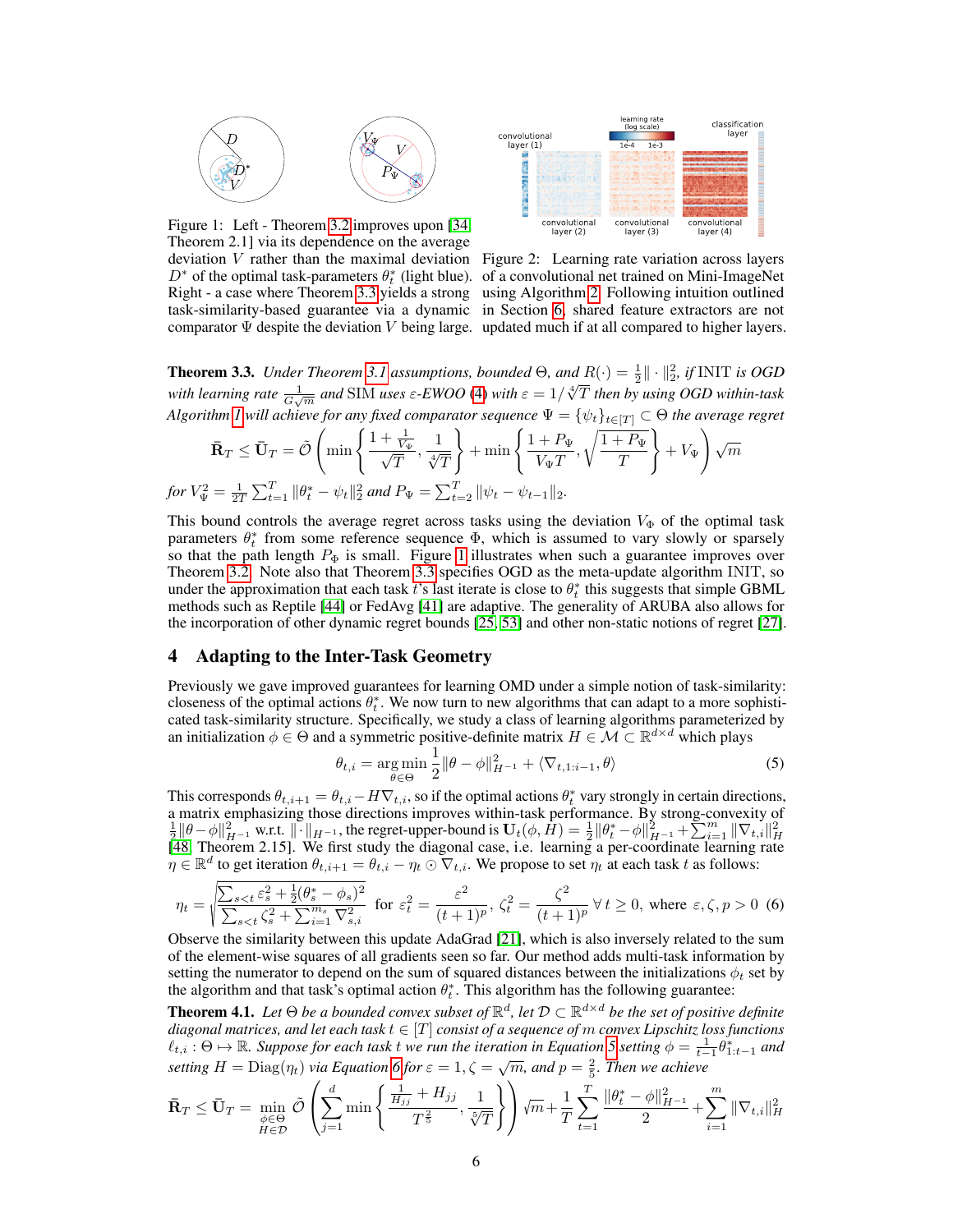As  $T \to \infty$  the average regret converges to the minimum over  $\phi$ , H of the last two terms, which corresponds to running OMD with the optimal initialization and per-coordinate learning rate on every task. The rate of convergence of  $T^{-2/5}$  is slightly slower than the usual  $1/\sqrt{T}$  achieved in the previous section; this is due to the algorithm's adaptivity to within-task gradients, whereas previously we simply assumed a known Lipschitz bound  $G_t$  when setting  $\eta_t$ . This adaptivity makes the algorithm much more practical, leading to a method for adaptively learning a within-task learning rate using multi-task information; this is outlined in Algorithm 2 and shown to significantly improve GBML performance in Section 6. Note also the per-coordinate separation of the left term, which shows that the algorithm converges more quickly on non-degenerate coordinates. The per-coordinate specification of  $\eta_t$  (6) can be further generalized to learning a full-matrix adaptive regularizer, for which we show guarantees in Theorem 4.2. However, the rate is much slower, and without further assumptions such methods will have  $\Omega(d^2)$  computation and memory requirements.

**Theorem 4.2.** Let  $\Theta$  be a bounded convex subset of  $\mathbb{R}^d$  and let each task  $t \in [T]$  consist of a sequence *of* m convex Lipschitz loss functions  $\ell_{t,i}$  :  $\Theta \mapsto \mathbb{R}$ . Suppose for each task t we run the iteration in *Equation* 5 with  $\phi = \frac{1}{t-1}\theta^*_{1:t-1}$  and H the unique positive definite solution of  $B_t^2 = HG_t^2H$  for

$$
B_t^2 = t\varepsilon^2 I_d + \frac{1}{2} \sum_{s < t} (\theta_s^* - \phi_s)(\theta_s^* - \phi_s)^T \qquad \text{and} \qquad G_t^2 = t\zeta^2 I_d + \sum_{s < t} \sum_{i=1}^m \nabla_{s,i} \nabla_{s,i}^T
$$

*for*  $\varepsilon = 1/\sqrt[8]{T}$  and  $\zeta = \sqrt{m}/\sqrt[8]{T}$ . Then for  $\lambda_j$  corresponding to the jth largest eigenvalue we have

$$
\bar{\mathbf{R}}_T \leq \bar{\mathbf{U}}_T = \tilde{\mathcal{O}}\left(\frac{1}{\sqrt[8]{T}}\right)\sqrt{m} + \min_{\substack{\phi \in \Theta \\ H \succ 0}} \frac{2\lambda_1^2(H)}{\lambda_d(H)}\frac{1 + \log T}{T} + \sum_{t=1}^T \frac{\|\theta_t^* - \phi^*\|_{H^{-1}}^2}{2} + \sum_{i=1}^m \|\nabla_{t,i}\|_H^2
$$

## 5 Fast Rates and High Probability Bounds for Statistical Learning-to-Learn

Batch-setting transfer risk bounds have been an important motivation for studying LTL via online learning [2, 34, 19]. If the regret-upper-bounds are convex, which is true for most practical variants of OMD/FTRL, ARUBA yields several new results in the classical distribution over task-distributions setup of Baxter [8]. In Theorem 5.1 we present bounds on the risk  $\ell_P(\bar{\theta})$  of the parameter  $\bar{\theta}$  obtained by running OMD/FTRL on i.i.d. samples from a new task distribution  $P$  and averaging the iterates.

**Theorem 5.1.** Assume  $\Theta$ , X are convex Euclidean subsets. Let convex losses  $\ell_{t,i} : \Theta \mapsto [0,1]$  be *drawn i.i.d.*  $\mathcal{P}_t \sim \mathcal{Q}, \{\ell_{t,i}\}_i \sim \mathcal{P}_t^m$  for distribution  $\mathcal Q$  over tasks. Suppose they are passed to an *algorithm with average regret upper-bound*  $\bar{U}_T$  *that at each t picks*  $x_t \in \mathcal{X}$  to initialize a within-task atgorithm with average regret upper-bound  $\mathbf{U}_T$  that at each  $t$  picks  $x_t \in \mathcal{X}$  to initialize a within-task<br>method with convex regret upper-bound  $\mathbf{U}_t : \mathcal{X} \mapsto [0, B\sqrt{m}],$  for  $B \geq 0.$  If the within-task algor is initialized by  $\bar{x}=\frac{1}{T}x_{1:T}$  and it takes actions  $\theta_1,\ldots,\theta_m$  on  $m$  i.i.d. losses from new task  $\mathcal{P}\sim\mathcal{Q}$ *then*  $\bar{\theta} = \frac{1}{m} \theta_{1:m}$  *satisfies the following transfer risk bounds for any*  $\theta^* \in \Theta$  *(all w.p.*  $1 - \delta$ ):

- *1.* general case:  $\mathbb{E}_{\mathcal{P}\sim\mathcal{Q}}\mathbb{E}_{\mathcal{P}^m} \ell_{\mathcal{P}}(\bar{\theta}) \leq \mathbb{E}_{\mathcal{P}\sim\mathcal{Q}} \ell_{\mathcal{P}}(\theta^*) + \mathcal{L}_T$  for  $\mathcal{L}_T = \frac{\bar{U}}{m} + B\sqrt{\frac{8}{mT}\log\frac{1}{\delta}}$ .
- 2.  $\rho$ -self-bounded losses  $\ell:$  *if*  $\exists \rho > 0$  *s.t.*  $\rho \mathbb{E}_{\ell \sim \mathcal{P}} \Delta \ell(\theta) \geq \mathbb{E}_{\ell \sim \mathcal{P}} (\Delta \ell(\theta) \mathbb{E}_{\ell \sim \mathcal{P}} \Delta \ell(\theta))^2$  for  $A$ *ll distributions*  $\mathcal{P} \sim \mathcal{Q}$ , where  $\Delta \ell(\theta) = \ell(\theta) - \ell(\theta^*)$  for any  $\theta^* \in \argmin_{\theta \in \Theta} \ell_{\mathcal{P}}(\theta)$ , then for  $\mathcal{L}_T$  as above we have  $\mathbb{E}_{\mathcal{P}\sim\mathcal{Q}}\ell_{\mathcal{P}}(\bar{\theta}) \leq \mathbb{E}_{\mathcal{P}\sim\mathcal{Q}}\ell_{\mathcal{P}}(\theta^*) + \mathcal{L}_T + \sqrt{\frac{2\rho\mathcal{L}_T}{m}\log\frac{2}{\delta}} + \frac{3\rho+2}{m}\log\frac{2}{\delta}.$
- *3.* α-strongly-convex, G-Lipschitz regret-upper-bounds Ut: *in parts 1 and 2 above we can*  $\textit{substitute} \quad \mathcal{L}_T = \frac{\vec{U} + \min_x \mathbb{E}_{\mathcal{P} \sim \mathcal{Q}} U(x)}{m} + \frac{4G}{T} \sqrt{\frac{\vec{U}}{\alpha m} \log \frac{8 \log T}{\delta}} + \frac{\max\{16G^2, 6 \alpha B \sqrt{m}\}}{\alpha m T} \log \frac{8 \log T}{\delta}.$

In the general case, Theorem 5.1 provides bounds on the excess transfer risk decreasing with  $\overline{U}/m$ and  $1/\sqrt{mT}$ . Thus if  $\overline{U}$  improves with task-similarity so will the transfer risk as  $T \to \infty$ . Note that the second term is  $1/\sqrt{mT}$  rather than  $1/\sqrt{T}$  as in most-analyses [34, 19]; this is because regret is m-bounded but the OMD regret-upper-bound is  $\mathcal{O}(\sqrt{m})$ -bounded. The results also demonstrate ARUBA's ability to utilize specialized results from the online-to-batch conversion literature. This is witnessed by the guarantee for **self-bounded losses**, a class which Zhang [54] shows includes linear regression; we use a result by the same author to obtain high-probability bounds, whereas previous GBML bounds are in-expectation [34, 19]. We also apply a result due to Kakade and Tewari [33] for the case of **strongly-convex regret-upper-bounds**, enabling fast rates in the number of tasks  $T$ . The strongly-convex case is especially relevant for GBML since it holds for OGD with fixed learning rate.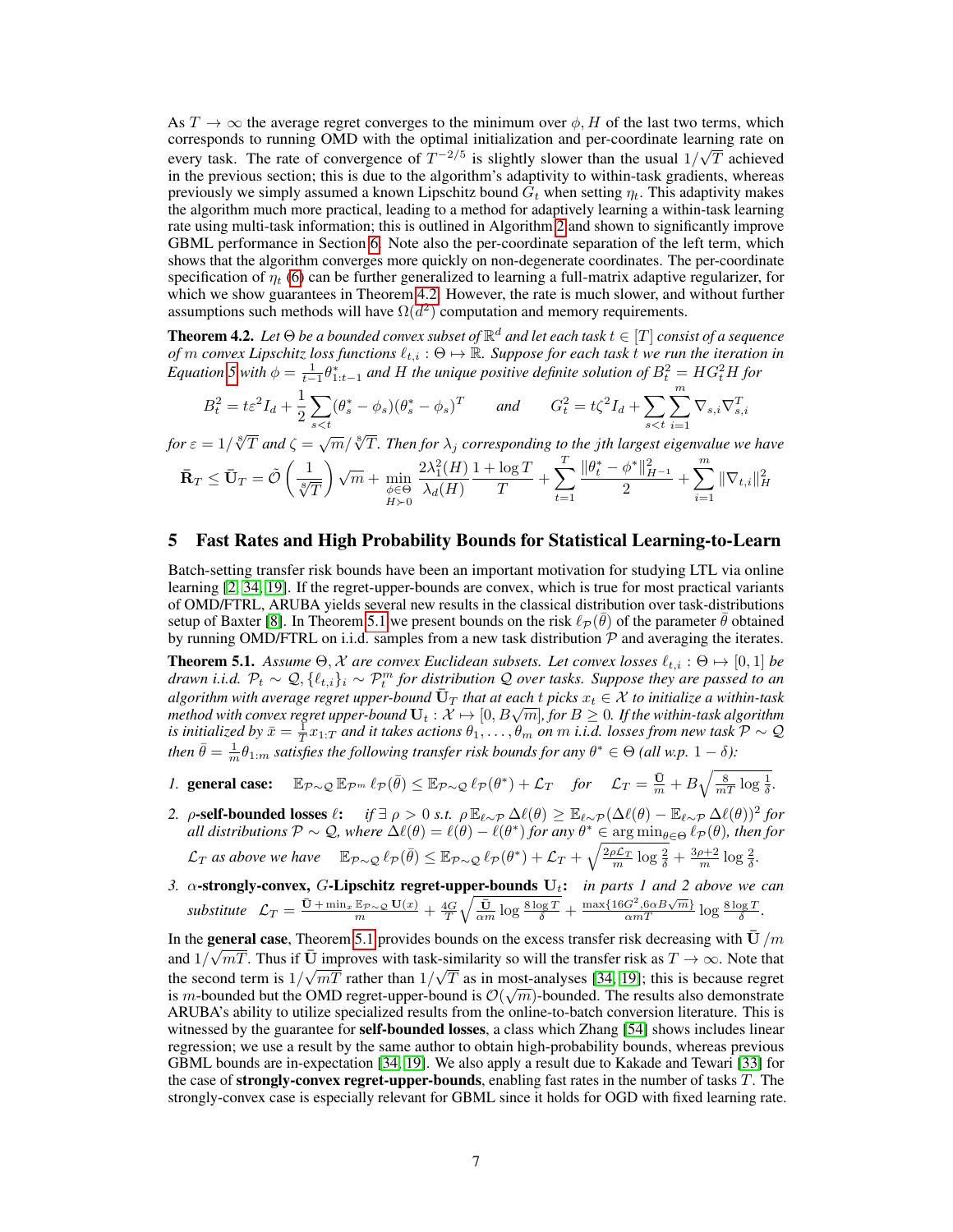Algorithm 2: ARUBA: an approach for modifying a generic batch GBML method to learn a per-coordinate learning rate. Two specialized variants provided below.

Input: T tasks, update method for meta-initialization, within-task descent method, settings  $\varepsilon, \zeta, p > 0$ Initialize  $b_1 \leftarrow \varepsilon^2 1_d$ ,  $g_1 \leftarrow \zeta^2 1_d$ for task  $t=1,2,\ldots,T$  do Set  $\phi_t$  according to update method,  $\eta_t \leftarrow \sqrt{b_t/g_t}$ Run descent method from  $\phi_t$  with learning rate  $\eta_t$ : observe gradients  $\nabla_{t,1}, \ldots, \nabla_{t,m_t}$ obtain within-task parameter  $\hat{\theta}_t$  $b_{t+1} \leftarrow b_t + \frac{\varepsilon^2 1_d}{(t+1)^p} + \frac{1}{2}(\phi_t - \hat{\theta}_t)^2$  $g_{t+1} \leftarrow g_t + \frac{\zeta^2 1_d}{(t+1)^p} + \sum_{i=1}^{m_t} \nabla_{t,i}^2$ 

**Result:** initialization  $\phi_T$ , learning rate  $\eta_T = \sqrt{b_T / g_T}$ 

**ARUBA++:** starting with  $\eta_{T,1} = \eta_T$  and  $g_{T,1} = g_T$ , adaptively reset the learning rate by setting  $\hat{g}_{T,i+1} \leftarrow \hat{g}_{T,i} + c \nabla_i^2$ for some  $c > 0$  and then updating  $\eta_{T,i+1} \leftarrow \sqrt{b_T / g_{T,i+1}}$ . **Isotropic:**  $b_t$  and  $g_t$  are scalars tracking the sum of squared distances and sum of squared gradient norms, respectively.



Figure 3: Next-character prediction performance for recurrent networks trained on the Shakespeare dataset [12] using FedAvg [41] and its modifications by Algorithm 2. Note that the two ARUBA methods require no learning rate tuning when personalizing the model (refine), unlike *both* FedAvg methods; this is a critical improvement in federated settings. Furthermore, isotropic ARUBA has negligible overhead by only communicating scalars.

We present two consequences of these results for the algorithms from Section 3 when run on i.i.d. data. To measure task-similarity we use the **variance**  $V_Q^2 = \min_{\phi \in \Theta} \mathbb{E}_{P \sim Q} \mathbb{E}_{P^m} ||\theta^* - \phi||_2^2$  of the empirical risk minimizer  $\theta^*$  of an m-sample task drawn from  $\mathcal{Q}$ . If  $V_{\mathcal{Q}}$  is known we can use strong-convexity of the regret-upper-bounds to obtain a fast rate for learning the initialization, as shown in the first part of Corollary 5.1. The result can be loosely compared to Denevi et al. [19], who provide a similar asymptotic improvement but with a slower rate of  $\mathcal{O}(1/\sqrt{T})$  in the second term. However, their task-similarity measures the deviation of the true, not empirical, risk-minimizers, so the results are not directly comparable. Corollary 5.1 also gives a guarantee for when we do *not* know  $V_Q$  and must learn the learning rate  $\eta$  in addition to the initialization; here we match the rate of Denevi et al. [19], who do not learn  $\eta$ , up to some additional fast  $o(1/\sqrt{m})$  terms.

Corollary 5.1. *In the setting of Theorems* 3.2 & 5.1, *if*  $\delta \leq 1/e$  *and Algorithm 1 uses within-task* **OGD** with initialization  $\phi_{t+1} = \frac{1}{t} \theta_{1:t}^*$  and step-size  $\eta_t = \frac{V_Q + 1/\sqrt{T}}{G\sqrt{m}}$  $\frac{\partial^2 H / \sqrt{T}}{\partial \sqrt{m}}$  for  $V_Q$  as above, then w.p.  $1 - \delta$ 

$$
\mathop{\mathbb{E}}_{\mathcal{P}\sim\mathcal{Q}}\mathop{\mathbb{E}}_{\mathcal{P}^m}\ell_{\mathcal{P}}(\bar{\theta}) \leq \mathop{\mathbb{E}}_{\mathcal{P}\sim\mathcal{Q}}\ell_{\mathcal{P}}(\theta^*) + \tilde{\mathcal{O}}\left(\frac{V_{\mathcal{Q}}}{\sqrt{m}} + \left(\frac{1}{\sqrt{mT}} + \frac{1}{T}\right)\log\frac{1}{\delta}\right)
$$

*If*  $\eta_t$  *is set adaptively using*  $\varepsilon$ -EWOO as in Theorem 3.2 for  $\varepsilon = 1/\sqrt[4]{mT} + 1/\sqrt{m}$  then w.p.  $1 - \delta$ 

$$
\mathop{\mathbb{E}}_{\mathcal{P} \sim \mathcal{Q}} \mathop{\mathbb{E}}_{\mathcal{P}^m} \ell_{\mathcal{P}}(\bar{\theta}) \leq \mathop{\mathbb{E}}_{\mathcal{P} \sim \mathcal{Q}} \ell_{\mathcal{P}}(\theta^*) + \tilde{\mathcal{O}}\left(\frac{V_{\mathcal{Q}}}{\sqrt{m}} + \min\left\{\frac{\frac{1}{\sqrt{m}} + \frac{1}{\sqrt{T}}}{V_{\mathcal{Q}}m}, \frac{1}{\sqrt[4]{m^3T}} + \frac{1}{m}\right\} + \sqrt{\frac{1}{T}\log\frac{1}{\delta}}\right)
$$

## 6 Empirical Results: Adaptive Methods for Few-Shot & Federated Learning

A generic GBML method does the following at iteration t: (1) initialize a descent method at  $\phi_t$ ; (2) take gradient steps with learning rate  $\eta$  to get task-parameter  $\theta_t$ ; (3) update meta-initialization to  $\phi_{t+1}$ . Motivated by Section 4, in Algorithm 2 we outline a generic way of replacing  $\eta$  by a per-coordinate rate learned on-the-fly. This entails keeping track of two quantities: (1)  $b_t \in \mathbb{R}^d$ , a per-coordinate sum over  $s < t$  of the squared distances from the initialization  $\phi_s$  to within-task parameter  $\hat{\theta}_s$ ; (2)  $g_t \in \mathbb{R}^d$ , a per-coordinate sum of the squared gradients seen so far. At task  $t$  we set  $\eta$  to be the element-wise square root of  $b_t/g_t$ , allowing multi-task information to inform the trajectory. For example, if along coordinate j the  $\hat{\theta}_{t,j}$  is usually not far from initialization then  $b_j$  will be small and thus so will  $\eta_j$ ; then if on a new task we get a high noisy gradient along coordinate  $j$  the performance will be less adversely affected because it will be down-weighted by the learning rate. Single-task algorithms such as AdaGrad [21] and Adam [36] also work by reducing the learning rate along frequent directions.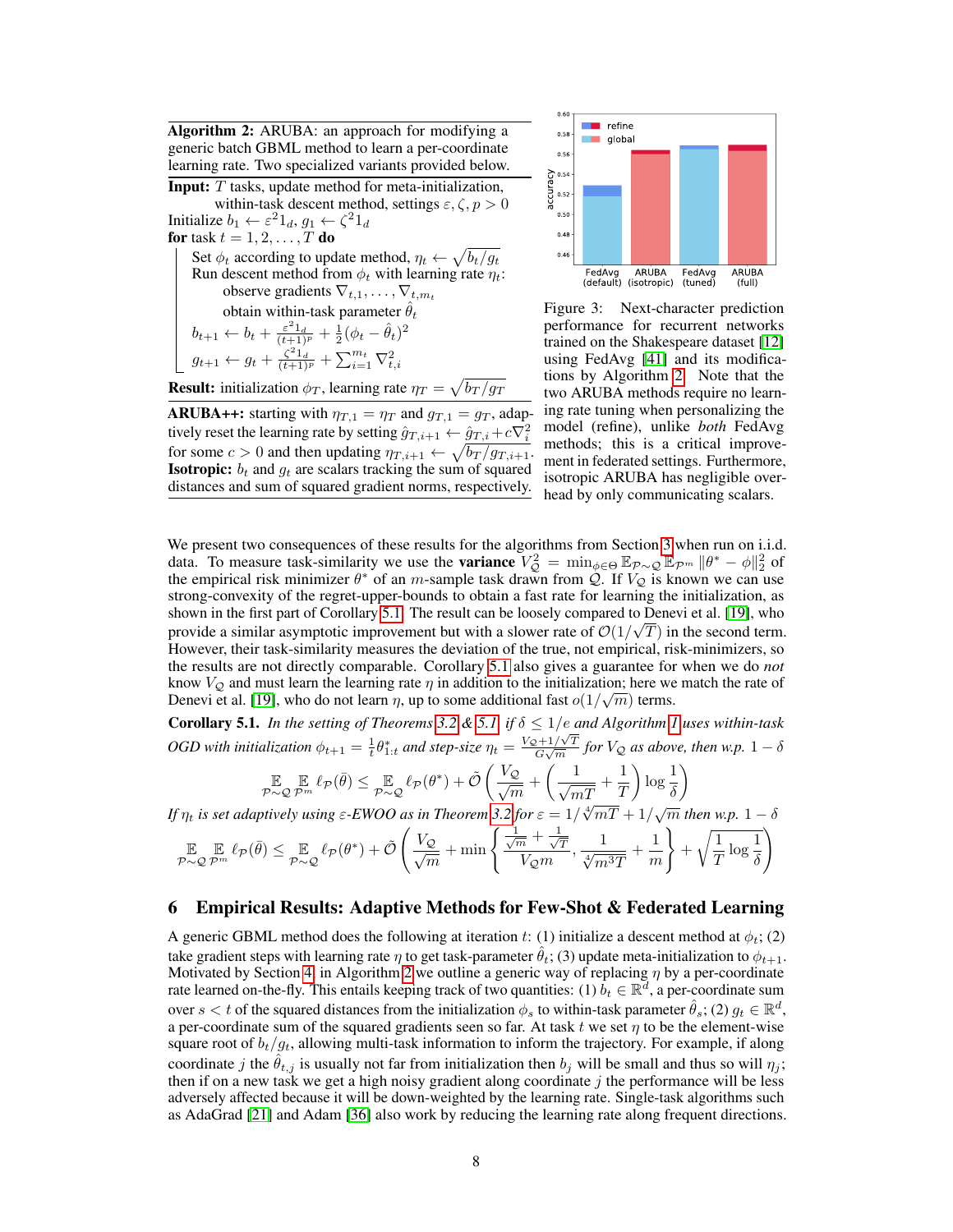|              |                           | 20-way Omniglot  |                  | 5-way Mini-ImageNet |                  |
|--------------|---------------------------|------------------|------------------|---------------------|------------------|
|              |                           | 1-shot           | 5-shot           | 1-shot              | 5-shot           |
| 1st<br>Order | 1st-Order MAML [23]       | $89.4 \pm 0.5$   | $97.9 \pm 0.1$   | $48.07 + 1.75$      | $63.15 \pm 0.91$ |
|              | Reptile [44] w. Adam [36] | $89.43 + 0.14$   | $97.12 + 0.32$   | $49.97 + 0.32$      | 65.99 $\pm$ 0.58 |
|              | Reptile w. ARUBA          | $86.67 \pm 0.17$ | $96.61 \pm 0.13$ | $50.73 \pm 0.32$    | $65.69 \pm 0.61$ |
|              | Reptile w. ARUBA++        | $89.66 \pm 0.3$  | $97.49 \pm 0.28$ | $50.35 \pm 0.74$    | $65.89 \pm 0.34$ |
| 2nd          | 2nd-Order MAML            | $95.8 \pm 0.3$   | $98.9 + 0.2$     | $48.7 + 1.84$       | $63.11 \pm 0.92$ |
| Order        | Meta-SGD [38]             | $95.93 \pm 0.38$ | $98.97 \pm 0.19$ | $50.47 \pm 1.87$    | $64.03 \pm 0.94$ |

Table 1: Meta-test-time performance of GBML algorithms on few-shot classification benchmarks. 1st-order and 2nd-order results obtained from Nichol et al. [44] and Li et al. [38], respectively.

However, in meta-learning some coordinates may be frequently updated during meta-training because good task-weights vary strongly from the best initialization along them, and thus their gradients should not be downweighted; ARUBA encodes this intuition in the numerator using the distance-traveled per-task along each direction, which increases the learning rate along high-variance directions. We show in Figure 2 that this is realized in practice, as ARUBA assigns a faster rate to deeper layers than to lower-level feature extractors, following standard intuition in parameter-transfer meta-learning. As described in Algorithm 2, we also consider two variants: ARUBA++, which updates the meta-learned learning-rate at meta-test-time in a manner similar to AdaGrad, and Isotropic ARUBA, which only tracks scalar quantities and is thus useful for communication-constrained settings.

Few-Shot Classification: We first examine if Algorithm 2 can improve performance on Omniglot [37] and Mini-ImageNet [46], two standard few-shot learning benchmarks, when used to modify Reptile, a simple meta-learning method [44]. In its serial form Reptile is roughly the algorithm we study in Section 3 when OGD is used within-task and  $\eta$  is fixed. Thus we can set Reptile+ARUBA to be Algorithm 2 with  $\hat{\theta}_t$  the last iterate of OGD and the meta-update a weighted sum of  $\hat{\theta}_t$  and  $\phi_t$ . In practice, however, Reptile uses Adam [36] to exploit multi-task gradient information. As shown in Table 1, ARUBA matches or exceeds this baseline on Mini-ImageNet, although on Omniglot it requires the additional within-task updating of ARUBA++ to show improvement.

It is less clear how ARUBA can be applied to MAML [23], as by only taking one step the distance traveled will be proportional to the gradient, so  $\eta$  will stay fixed. We also do not find that ARUBA improves multi-step MAML – perhaps not surprising as it is further removed from our theory due to its use of held-out data. In Table 1 we compare to Meta-SGD [38], which does learn a per-coordinate learning rate for MAML by automatic differentiation. This requires more computation but does lead to consistent improvement. As with the original Reptile, our modification performs better on Mini-ImageNet but worse on Omniglot compared to MAML and its modification Meta-SGD.

Federated Learning: A main goal in this setting is to use data on heterogeneous nodes to learn a global model without much communication; leveraging this to get a personalized model is an auxiliary goal [50], with a common application being next-character prediction on mobile devices. A popular method is FedAvg  $[41]$ , where at each communication round r the server sends a global model  $\phi_r$  to a batch of nodes, which then run local OGD; the server then sets  $\phi_{r+1}$  to the average of the returned models. This can be seen as a GBML method with each node a task, making it easy to apply ARUBA: each node simply sends its accumulated squared gradients to the server together with its model. The server can use this information and the squared difference between  $\phi_r$  and  $\phi_{r+1}$ to compute a learning rate  $\eta_{r+1}$  via Algorithm 2 and send it to each node in the next round. We use FedAvg with ARUBA to train a character LSTM [29] on the Shakespeare dataset, a standard benchmark of a thousand users with varying amounts of non-i.i.d. data [41, 12]. Figure 3 shows that ARUBA significantly improves over non-tuned FedAvg and matches the performance of FedAvg with a tuned learning rate schedule. Unlike both baselines we also do not require step-size tuning when refining the global model for personalization. This reduced need for hyperparameter optimization is crucial in federated settings, where the number of user-data accesses are extremely limited.

# 7 Conclusion

In this paper we introduced ARUBA, a framework for analyzing GBML that is both flexible and consequential, yielding new guarantees for adaptive, dynamic, and statistical LTL via online learning. As a result we devised a novel per-coordinate learning rate applicable to generic GBML procedures, improving their training and meta-test-time performance on few-shot and federated learning. We see great potential for applying ARUBA to derive many other new LTL methods in a similar manner.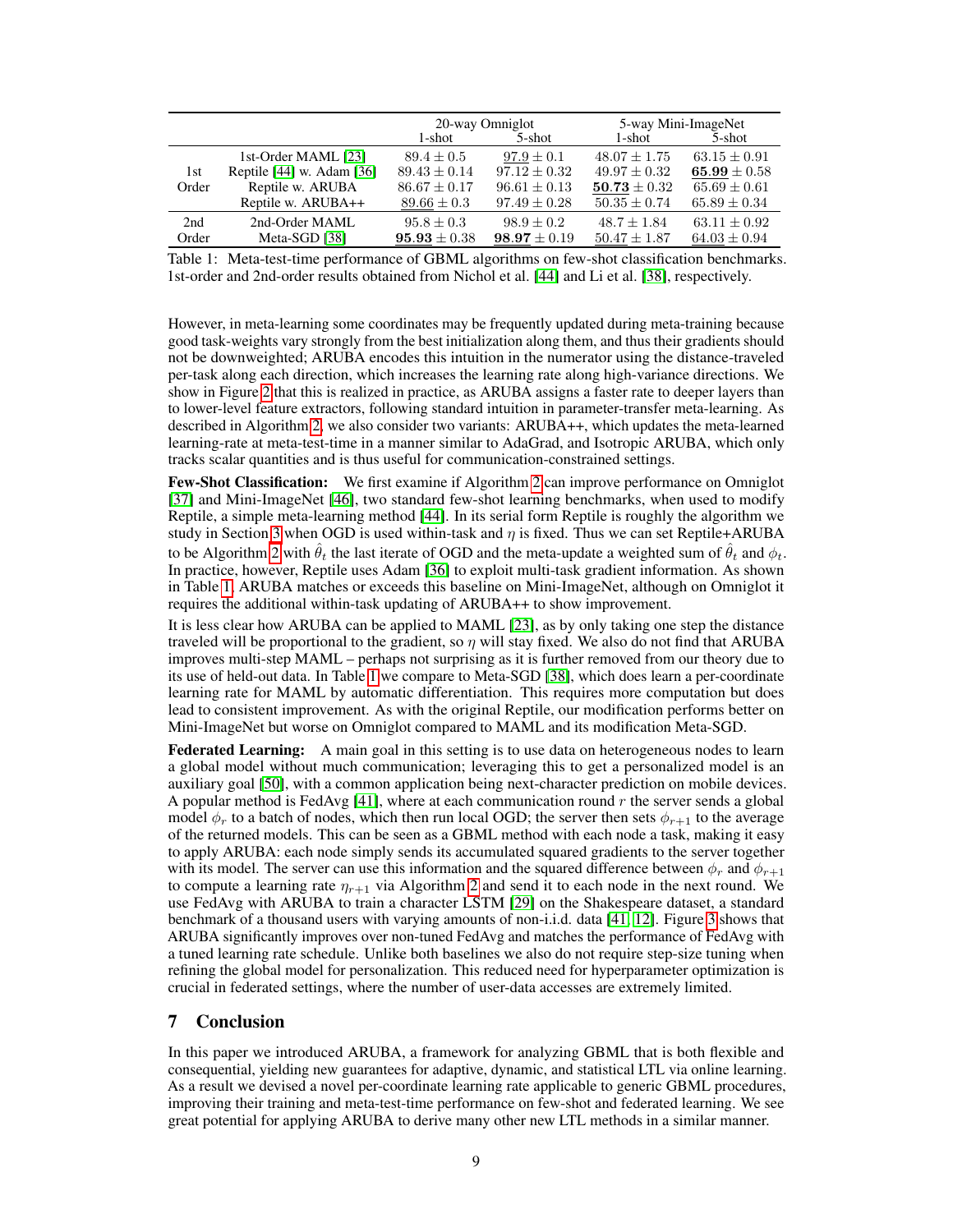## Acknowledgments

We thank Jeremy Cohen, Travis Dick, Nikunj Saunshi, Dravyansh Sharma, Ellen Vitercik, and our three anonymous reviewers for helpful feedback. This work was supported in part by DARPA FA875017C0141, National Science Foundation grants CCF-1535967, CCF-1910321, IIS-1618714, IIS-1705121, IIS-1838017, and IIS-1901403, a Microsoft Research Faculty Fellowship, a Bloomberg Data Science research grant, an Amazon Research Award, an Amazon Web Services Award, an Okawa Grant, a Google Faculty Award, a JP Morgan AI Research Faculty Award, and a Carnegie Bosch Institute Research Award. Any opinions, findings and conclusions, or recommendations expressed in this material are those of the authors and do not necessarily reflect the views of DARPA, the National Science Foundation, or any other funding agency.

## References

- [1] Maruan Al-Shedivat, Trapit Bansal, Yura Burda, Ilya Sutskever, Igor Mordatch, and Pieter Abbeel. Continuous adaptation via meta-learning in nonstationary and competitive environments. In *Proceedings of the 6th International Conference on Learning Representations*, 2018.
- [2] Pierre Alquier, The Tien Mai, and Massimiliano Pontil. Regret bounds for lifelong learning. In *Proceedings of the 20th International Conference on Artificial Intelligence and Statistics*, 2017.
- [3] Ron Amit and Ron Meir. Meta-learning by adjusting priors based on extended PAC-Bayes theory. In *Proceedings of the 35th International Conference on Machine Learning*, 2018.
- [4] Kazuoki Azuma. Weighted sums of certain dependent random variables. *Tôhoku Mathematical Journal*, 19:357–367, 1967.
- [5] Maria-Florina Balcan, Avrim Blum, and Santosh Vempala. Efficient representations for lifelong learning and autoencoding. In *Proceedings of the Conference on Learning Theory*, 2015.
- [6] Arindam Banerjee, Srujana Merugu, Inderjit S. Dhillon, and Joydeep Ghosh. Clustering with Bregman divergences. *Journal of Machine Learning Research*, 6:1705–1749, 2005.
- [7] Peter L. Bartlett, Elad Hazan, and Alexander Rakhlin. Adaptive online gradient descent. In *Advances in Neural Information Processing Systems*, 2008.
- [8] Jonathan Baxter. A model of inductive bias learning. *Journal of Artificial Intelligence Research*, 12:149–198, 2000.
- [9] Stephen Boyd and Lieven Vandenberghe. *Convex Optimization*. Cambridge University Press, 2004.
- [10] Lev M. Bregman. The relaxation method of finding the common point of convex sets and its application to the solution of problems in convex programming. *USSR Computational Mathematics and Mathematical Physics*, 7:200–217, 1967.
- [11] Brian Bullins, Elad Hazan, Adam Kalai, and Roi Livni. Generalize across tasks: Efficient algorithms for linear representation learning. In *Proceedings of the 30th International Conference on Algorithmic Learning Theory*, 2019.
- [12] Sebastian Caldas, Peter Wu, Tian Li, Jakub Konečný, H. Brendan McMahan, Virginia Smith, and Ameet Talwalkar. LEAF: A benchmark for federated settings. arXiv, 2018.
- [13] Nicoló Cesa-Bianchi and Claudio Gentile. Improved risk tail bounds for on-line algorithms. In *Advances in Neural Information Processing Systems*, 2005.
- [14] Nicoló Cesa-Bianchi, Alex Conconi, and Claudio Gentile. On the generalization ability of on-line learning algorithms. *IEEE Transactions on Information Theory*, 50(9):2050–2057, 2004.
- [15] Nicoló Cesa-Bianchi, Pierre Gaillard, Gabor Lugosi, and Gilles Stoltz. A new look at shifting regret. HAL, 2012.
- [16] Fei Chen, Zhenhua Dong, Zhenguo Li, and Xiuqiang He. Federated meta-learning for recommendation. arXiv, 2018.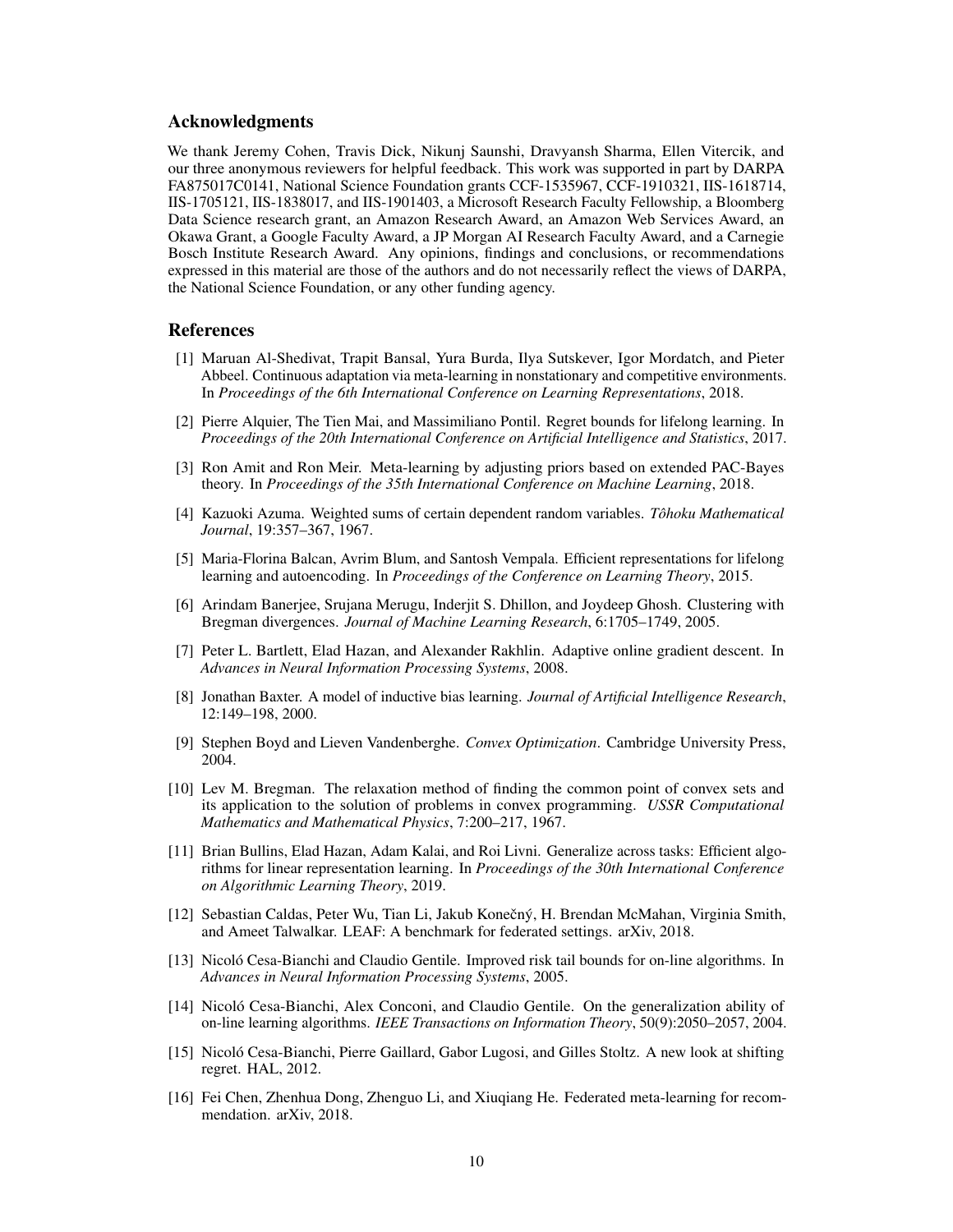- [17] Chandler Davis. Notions generalizing convexity for functions defined on spaces of matrices. In *Proceedings of Symposia in Pure Mathematics*, 1963.
- [18] Giulia Denevi, Carlo Ciliberto, Dimitris Stamos, and Massimiliano Pontil. Incremental learningto-learn with statistical guarantees. In *Proceedings of the Conference on Uncertainty in Artificial Intelligence*, 2018.
- [19] Giulia Denevi, Carlo Ciliberto, Riccardo Grazzi, and Massimiliano Pontil. Learning-to-learn stochastic gradient descent with biased regularization. arXiv, 2019.
- [20] Yan Duan, Marcin Andrychowicz, Bradly Stadie, Jonathan Ho, Jonas Schneider, Ilya Sutskever, Pieter Abbeel, and Wojciech Zaremba. One-shot imitation learning. In *Advances in Neural Information Processing Systems*, 2017.
- [21] John Duchi, Elad Hazan, and Yoram Singer. Adaptive subgradient methods for online learning and stochastic optimization. *Journal of Machine Learning Research*, 12:2121–2159, 2011.
- [22] Chelsea Finn and Sergey Levine. Meta-learning and universality: Deep representations and gradient descent can approximate any learning algorithm. In *Proceedings of the 6th International Conference on Learning Representations*, 2018.
- [23] Chelsea Finn, Pieter Abbeel, and Sergey Levine. Model-agnostic meta-learning for fast adaptation of deep networks. In *Proceedings of the 34th International Conference on Machine Learning*, 2017.
- [24] Chelsea Finn, Aravind Rajeswaran, Sham Kakade, and Sergei Levine. Online meta-learning. In *Proceedings of the 36th International Conference on Machine Learning*, 2019. To Appear.
- [25] Eric C. Hall and Rebecca M. Willet. Online optimization in dynamic environments. arXiv, 2016.
- [26] Elad Hazan. Introduction to online convex optimization. In *Foundations and Trends in Optimization*, volume 2, pages 157–325. now Publishers Inc., 2015.
- [27] Elad Hazan and C. Seshadri. Efficient learning algorithms for changing environments. In *Proceedings of the 26th International Conference on Machine Learning*, 2009.
- [28] Elad Hazan, Amit Agarwal, and Satyen Kale. Logarithmic regret algorithms for online convex optimization. *Machine Learning*, 69:169–192, 2007.
- [29] Sepp Hochreiter and Jürgen Schmidhuber. Long short-term memory. *Neural Computation*, 9: 1735–1780, 1997.
- [30] Ali Jadbabaie, Alexander Rakhlin, and Shahin Shahrampour. Online optimization : Competing with dynamic comparators. In *Proceedings of the 18th International Conference on Artificial Intelligence and Statistics*, 2015.
- [31] Ghassen Jerfel, Erin Grant, Thomas L. Griffiths, and Katherine Heller. Online gradient-based mixtures for transfer modulation in meta-learning. arXiv, 2018.
- [32] Sham Kakade and Shai Shalev-Shwartz. Mind the duality gap: Logarithmic regret algorithms for online optimization. In *Advances in Neural Information Processing Systems*, 2008.
- [33] Sham Kakade and Ambuj Tewari. On the generalization ability of online strongly convex programming algorithms. In *Advances in Neural Information Processing Systems*, 2008.
- [34] Mikhail Khodak, Maria-Florina Balcan, and Ameet Talwalkar. Provable guarantees for gradientbased meta-learning. In *Proceedings of the 36th International Conference on Machine Learning*, 2019. To Appear.
- [35] Jaehong Kim, Sangyeul Lee, Sungwan Kim, Moonsu Cha, Jung Kwon Lee, Youngduck Choi, Yongseok Choi, Dong-Yeon Choi, and Jiwon Kim. Auto-Meta: Automated gradient based meta learner search. arXiv, 2018.